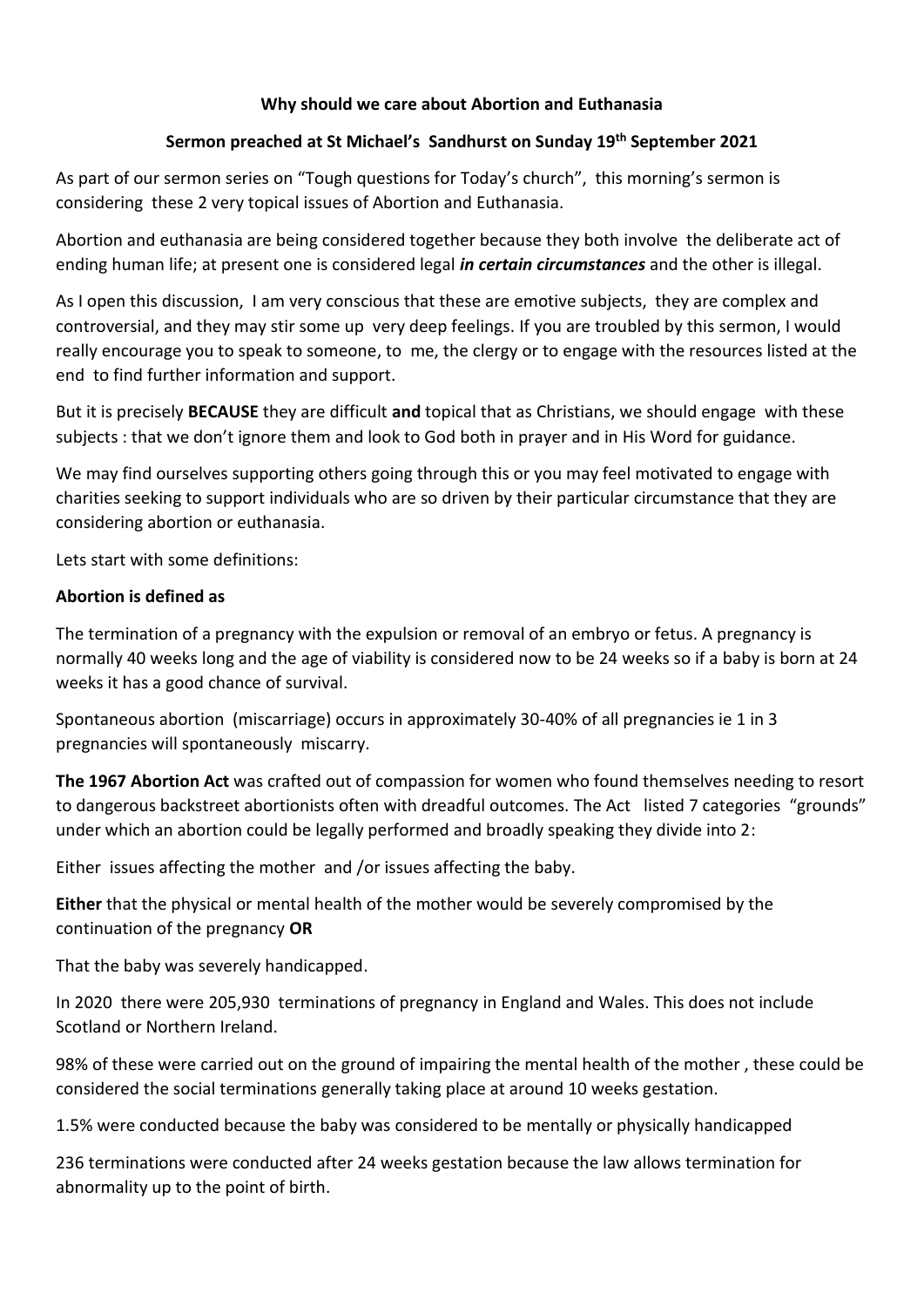As a midwife I have been involved in the care of women and their partners undergoing termination of pregnancy for fetal abnormality. These terminations usually happen on the Labour ward. I have needed to reflect on how I as a Christian reconcile my faith and beliefs in such a situation. I too feel conflicted by these issues, I understand the sanctity of life message from the Bible but I see also the conflict that couples face when trying to navigate these very tragic circumstances..

So now to

### **Euthanasia**

- Euthanasia (Greek for "good death") the act of deliberately ending a person's life to relieve suffering.
- Eg administering an overdose of sedatives or muscle relaxant, with the sole aim of ending their life (Active)
- Passive: don't intervene to save life or choose to stop treatment: eg withhold life extending drugs, disconnect a feeding tube,

## **Active Euthanasia is ILLEGAL in Britain considered either manslaughter or murder : penalty is life imprisonment**

Assisted suicide is often linked to euthanasia because the person affected may not actually be physically capable of completing the necessary actions and relies on family to help them die with dignity.

- Eg If a relative obtained medication, knowing the person intended to use them to kill themselves, the relative may be considered to be assisting suicide.
- Illegal (Suicide Act (1961): punishable by up to 14 years' imprisonment.
- **Trying to kill yourself is not a criminal act.**

You may remember some of the tragic cases that have come to public attention Diane Pretty (2004) suffering from Motor Neurone Disease and Debbie Purdy (2009) suffering from Multiple Sclerosis who sought assurances from the Attorney General and the then DPP Sir Kier Starmer that their partners should not be prosecuted for assisting their death (which was denied). These cases have moved the debate a little further along however on each occasion the cases were pushed back to Parliament and there is great reluctance amongst politicians to pick up this particular debate.

In 2014 the UK Supreme Court was asked to consider whether assisted suicide was compatible with "right to a private life under Article 8 of the European Convention on Human Rights".

However, **a very important distinction in UK law exists** between active euthanasia and passive euthanasia. Tony Bland was a 17 year old Hillsborough survivor, whose family requested doctors to withdraw care after 3 years of Tony remaining in a persistent vegetative state. The House of Lords unanimously agreed and the watermark **Bland** ruling of **1993,** clarified the position on "passive" euthanasia, in which 'assisted suicides', that involve 'omissions' that are principally the removal of life-saving care are **not illegal.** However, actively taking action to end another's life is illegal, even with their consent.

And this is the area that I suspect most of us will have discussions about : elderly parents with declining health: how active do we want their treatment to be in the event of a terminal diagnosis?

What decisions would we like our children to make on our behalf if we are unable to make those decisions ourselves?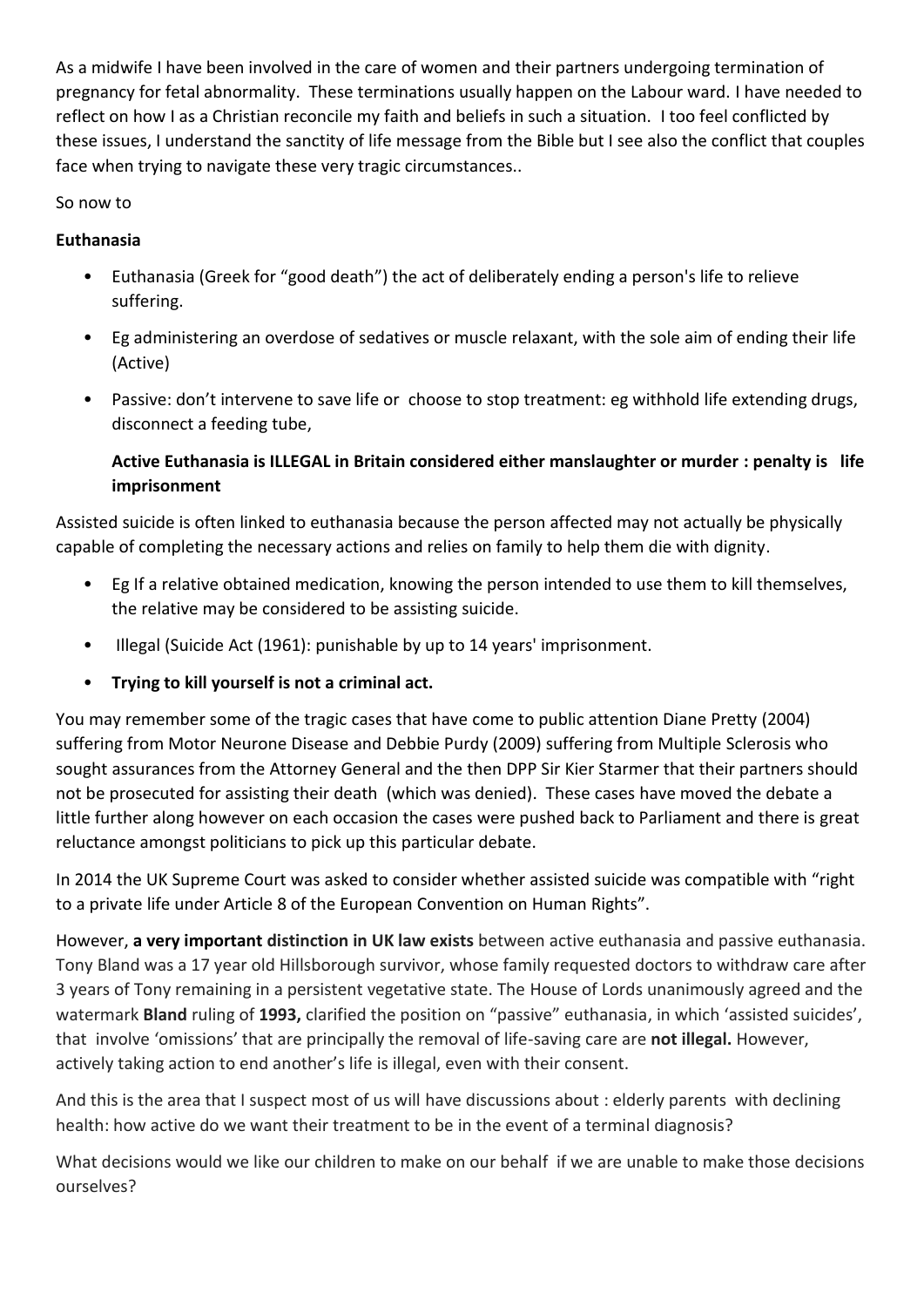This has caused some discussion in the Rectory, and we are considering if we should write Living Wills to give our families some framework for caring for us.

#### **So where do we go for guidance? What does God say in all this?**

Let's look to our readings today and see what we can glean:

The Old Testament Reading ( 2 Sam 1:5) describes an Amalekite messenger reporting to David after a significant battle. He tells David that he found the defeated King Saul mortally wounded, and Saul begs the Amalekite to kill him. The messenger tells David that he assisted Saul with his request and stabbed him to death.

Is this an assisted suicide? Certainly, the messenger tells the story as if he is carrying out Saul's instructions to help him to die quickly. The messenger is expecting to be rewarded for carrying out Saul's instructions and also finishing off David's enemy.

However David is absolutely horrified..he cannot believe that the Amalekite should so wantonly kill the first man anointed by God to be the King of Israel. Saul was precious in God's sight how could this killing be justified whatever the circumstances?

David's reaction is that Life is precious to God and should be treated with reverence.

Abortion is not directly referenced in the bible Perhaps the closest account is the story of King Manasseh in 2 Chronicles 33. Manasseh is considered to be the most wicked of all Israel's kings. The writer of Chronicles makes it clear that Manasseh's practice of child sacrifice was abhorrent to God:

"Manasseh did much evil in the eyes of the Lord provoking him to anger. He even sacrificed his own sons (2 Chron 33:6)".

In these sacrifices to the god of Molech, children up to the age of four were presented as an offering in order to gain some benefit. The offerer may have sought a little more money, better health or a better job. Whatever the reason these parents obviously thought the personal benefit for them far outweighed the life of their child.

Some people today are motivated by much the same reasons. A baby will cost too much money. A baby now will spoil my plans. A baby now will tie me to my house. A baby now will ruin my career. A baby now would be inconvenient – so I'll exchange the baby for what I hope will be a better life for me.

Psalm 139 that we have just sung reminds us so clearly that each of us from the point of conception was known by God: even before our mothers knew they were pregnant God did!

God personally names 7 men before they were even born: he knew them and valued them from before birth: Ishmael (Genesis 16:11); Isaac (Genesis 17:19); Josiah (1 Kings 13:2); Solomon (1 Chronicles 22:9); Jeremiah (Jeremiah 1:5); John the Baptist (Luke 1:13); and Jesus Himself (Matthew 1:21).

Our gospel reading describes John the Baptist leaping in his mother's womb evidencing that the unborn child is clearly alive and responsive to its environment.

There is a multiplicity of Scriptures confirming that God created us in his own image and likeness, we are His people, **He** has given us life. **Exodus 4:11; Isaiah 44:24; Job 1:21, Psalm 100:3**

And God places a very high value on the sanctity of life: the 10 commandments You shall not murder

In Corinthians Paul reminds us that our bodies are not our own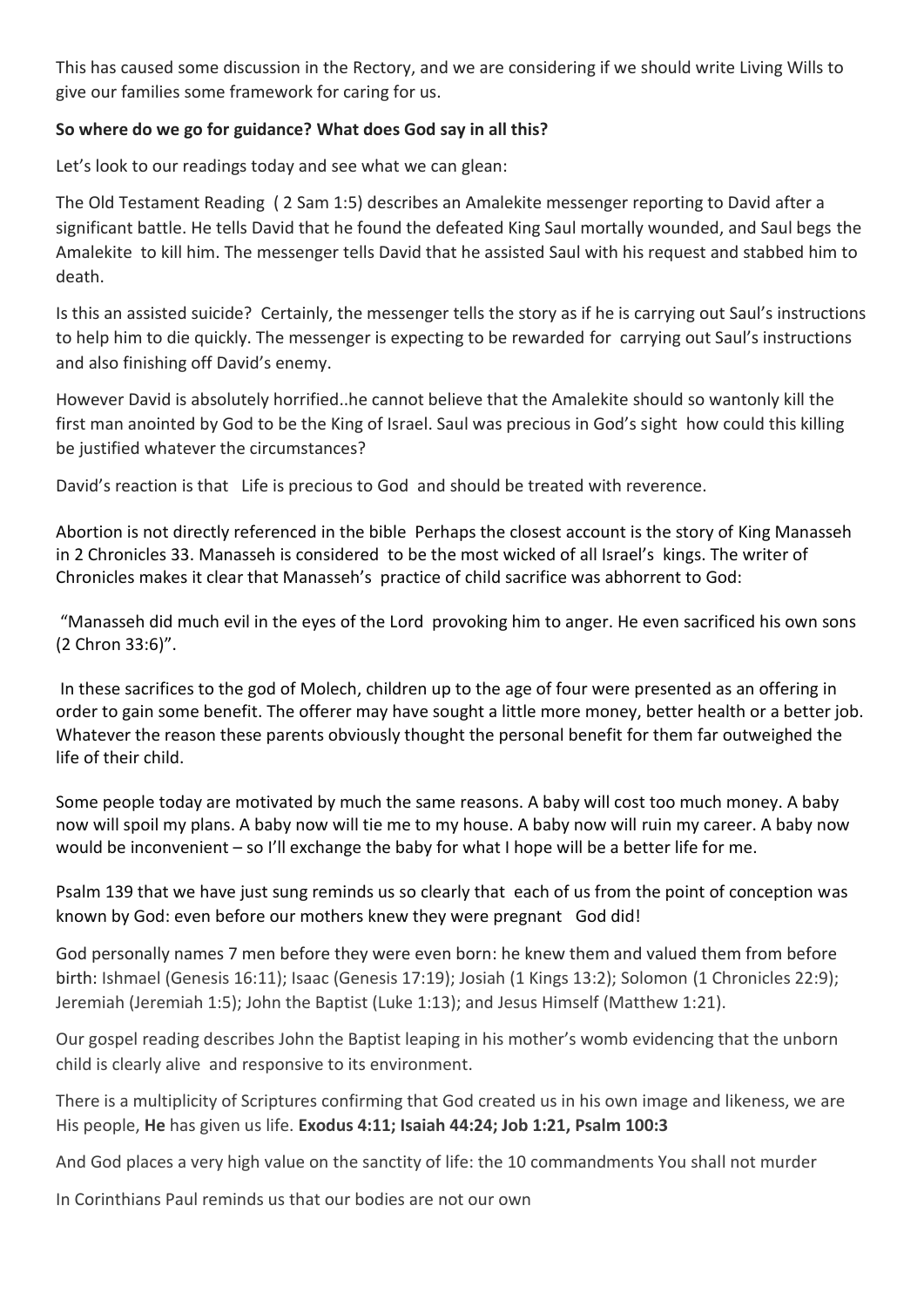"Do you not know that your bodies are temples of the Holy Spirit, who is in you, whom you have received from God? You are not your own; **20** you were bought at a price. Therefore honour God with your bodies" 1Cor 6:19-20

So Scripture reminds us that :

- We are Created and known by God before birth Ex 4:11, Is 44:2 Ps 103
- Life is sacred Job 1:21 Ps 103
- We are to protect the innocent and weak Ps 82 Ps 127:3, Prov 17:6
- Our bodies are not our own: challenges the "woman's right" argument 1 Cor 3:16
- We were bought at a great price 1 Cor 6:19

So we have a very clear picture from Scriptures that Life is to be treasured and valued and even more the vulnerable in life such as the unborn child or the terminally ill need advocates and protectors to speak out for them.

# **What is the role of the people of God in this dilemma?**

Dr Sam Wells in his excellent sermon ([02-13-11ChoosingLifeandLivingwithChoices.pdf \(duke.edu\)\)](https://chapel.duke.edu/sites/default/files/02-13-11ChoosingLifeandLivingwithChoices.pdf)

argues that the church should be standing alongside those facing these exceedingly distressing situations:

## He writes

"And that's the real reason, I believe, why so many Christians have decided not to talk about abortion. Not because it's controversial; not because they fear seeming judgmental; not because their own lives have taught them that the line between right and wrong is more fragile than they once believed: but because to talk about abortion means to open our eyes to the unjust social relations in our nation and to contemplate with horror the 206,000 babies whose life potential was never realised. We have to talk about abortion. Because seeing injustice and hearing the cries of the innocent are at the heart of discipleship and at the heart of God."

He suggests that women have abortions for 3 reasons: Shame, Abandonment, Disability

# **They are ashamed of the situation they find themselves in, its not convenient , others will judge them**

As human beings we all mess up: we have all made mistakes, some mistakes may be very public very obvious but surely Jesus would say "Life isn't about never making mistakes. It's about what you do when you've made them. Life isn't about not having regrets. It's about what you turn your regrets into. Christianity isn't about effortless perfection. It's about costly forgiveness and shouldn't God's church be the place where forgiveness and acceptance is offered and received?

# **They feel abandoned , on their own having to face this huge burden with no emotional or financial support**.

Understandably women facing unexpected pregnancy feel abandoned and powerless to cope with the enormity of raising a child, the expense the commitment the loss of their own ambitions and dreams. But there are alternatives Christian charities such as Care Christian Action Research and Education and the Society for the Protection of the unborn child are just 2 which exist to support women and their partners social stigma has changed and the church again .the Christian message is one of standing alongside: bearing one another's burdens. The heart of life is friendship and companionship, with one another and with God;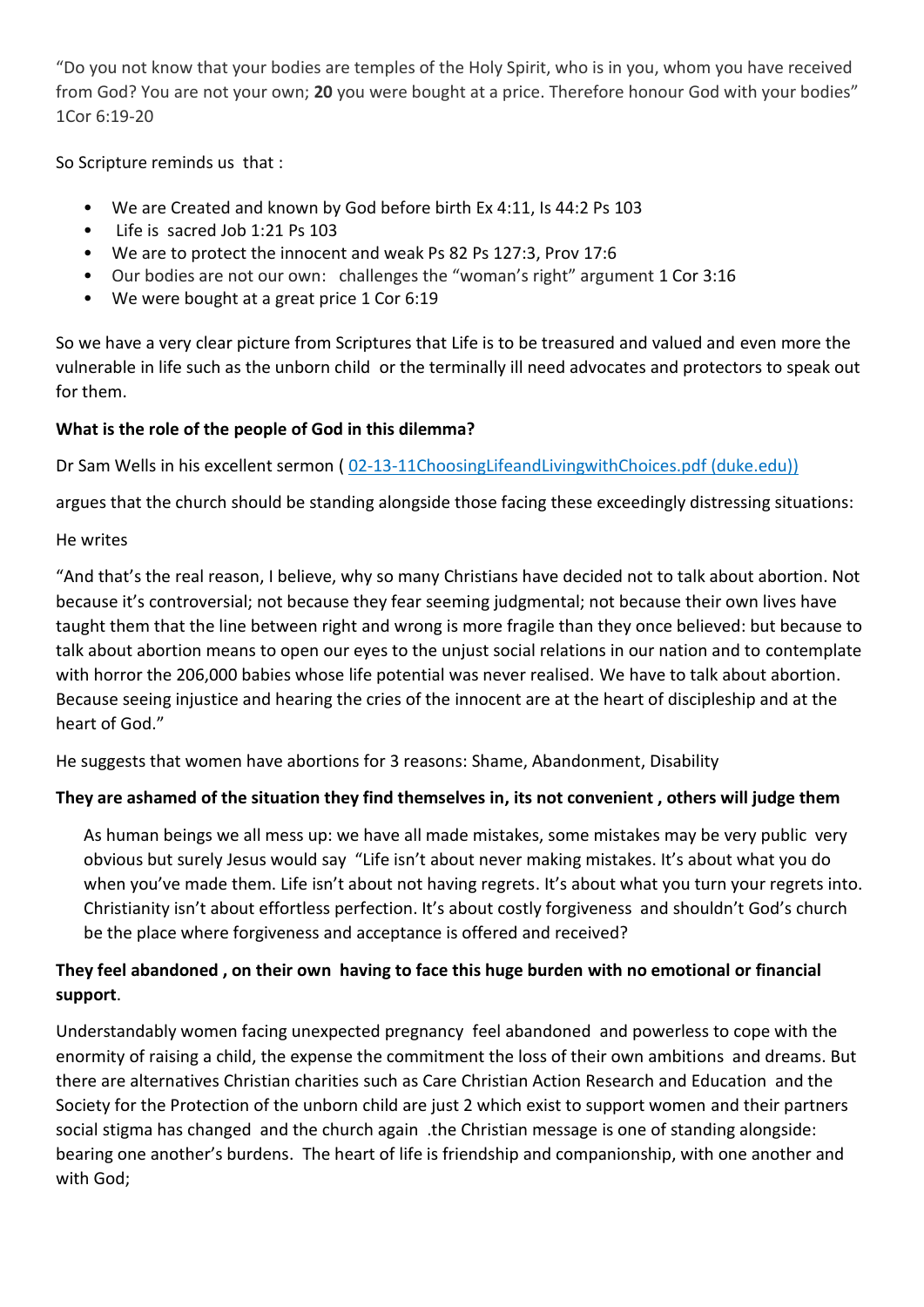#### **Because disability is viewed as less than perfect and there is fear that a disabled life is less than a full life.**

And finally abortion on the grounds of disability, yes some babies do sadly have conditions which are incompatible with life and they may die during pregnancy and birth or soon after. But many so called disabilities are not: Down's syndrome, Cleft lip and palate, children born with talipes or club feet ..these children may require specific and sustained support but again are we not as Christians defenders of the vulnerable? As humans we all have imperfections , we all have limitations but God works in us and through us despite the imperfect that we are.

Sam Wells argues eloquently that the church is uniquely placed to stand alongside women and men facing this huge dilemma and I would like to show you now a short video about one such organisation

#### We Are Open - [a pastoral response to abortion](http://www.weareopen.org.uk/)

As this is a reflective sermon we have some space now to think of our own reactions:

- 1. What thoughts or questions do you have following this sermon?
- 2. What do you think God might be saying to you about your response to these issues?

#### **Father God**

**Please give us grace wisdom and compassion as we face these complex dilemmas of abortion and euthanasia. We pray for all who are conflicted, confused and distraught as they face these situations now. We pray for Christians engaging with these situations and dilemmas. Help us as individuals and as a church to consider our response to those who are so traumatised. Amen**

**Resources:**

# **Resources**

#### **Abortion Act 1967**

<https://www.gov.uk/government/statistics/abortion-statistics-for-england-and-wales-2020/abortion-statistics-e>

#### **Christian Action Research and Education CARE**

#### https://care.org.uk/

For more than 35 years CARE has been a voice for truth in the public square. Our mission is to bring a uniquely Christian insight to the policies and laws that affect our lives. We believe in a better story for our society and culture, one where the life of every human being from conception to natural end is repescted and upheld.

#### [Home \(spuc.org.uk\)](https://www.spuc.org.uk/)

The **Society for the Protection of Unborn Children** (SPUC) is the oldest pro-life campaigning and educational organisation in the world.

We campaign to end abortion in England, Wales, Scotland, Northern Ireland and internationally. We advocate the need for a consistent life ethic – one that values the lives of all human beings – and so we also campaign against other direct threats to the lives of vulnerable individuals, such as euthanasia and embryo abuse.

We Are Open - [a pastoral response to abortion](http://www.weareopen.org.uk/)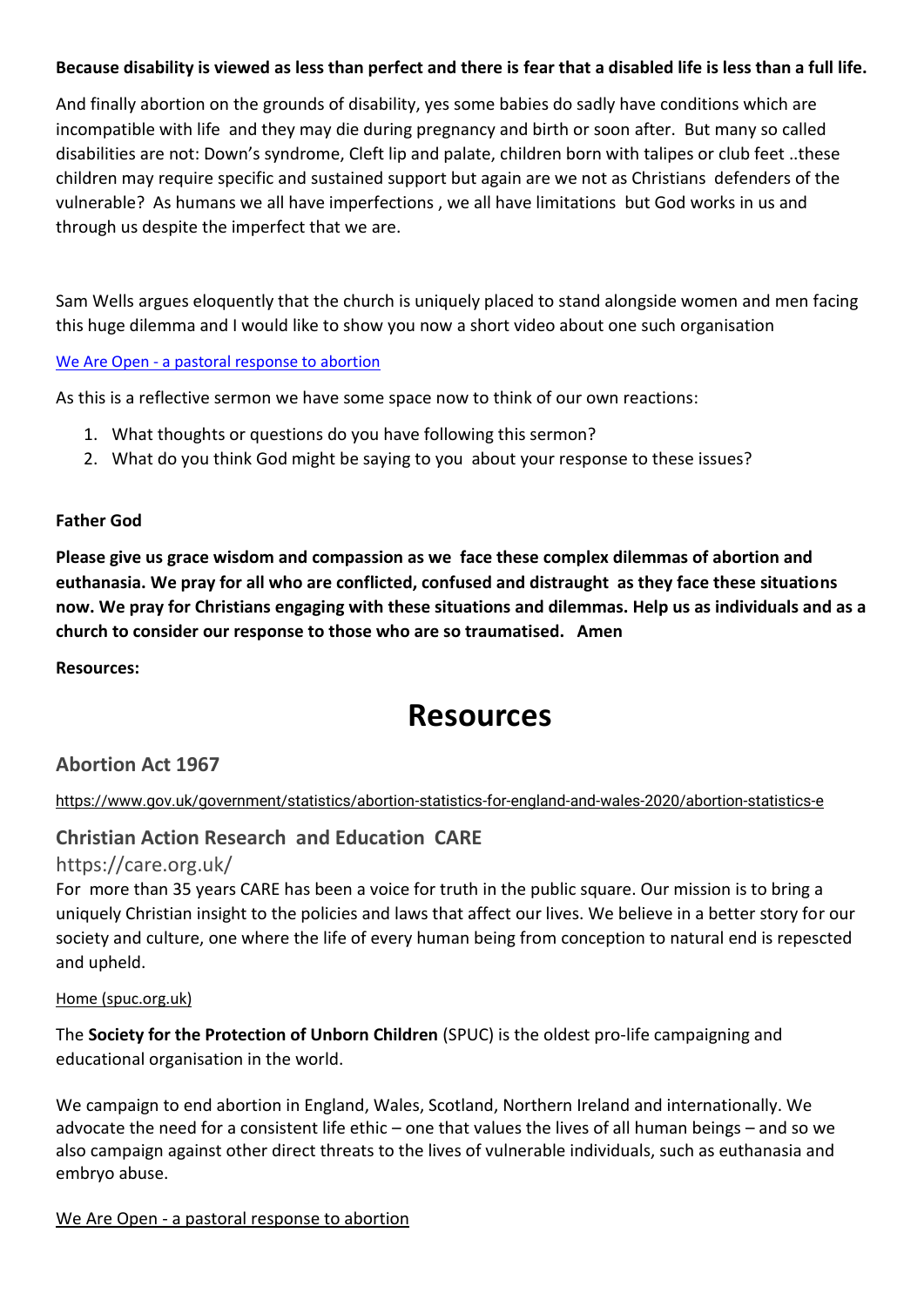One in three women in the UK will have had an abortion by the time they are 45. Inevitably, this will therefore be a part of the story for many in our churches.

Some women and their partners may have come to terms with their experience of abortion, but others still feel deeply affected, even if they felt it was the right decision at the time.

Many people might hesitate to tell people at church about their abortion, in case their response is unsympathetic or judgmental. This means they are left to deal with the hurt and pain on their own.

# **Sermons well worth reading**:

Are Euthanasia, Abortion And Suicide Options For The Christian? Sermon by W F, Deuteronomy 30:19 - SermonCentral.com

Dr Sam Wells St Martin-in-the fields Sermon : 02-13-11ChoosingLifeandLivingwithChoices.pdf (duke.edu)

# **Euthanasia**

The moral distinction between active and passive euthanasia, or between "killing" and "letting die". Is there a real difference? BBC - Ethics - Euthanasia: Active and passive euthanasia

#### Euthanasia (righttolife.org.uk)

dissertation All Answers Ltd. November 2018**. Euthanasia and Assisted Suicide in the United Kingdom**. [online]. Available from: https://ukdiss.com/proposal/attitudes-towards-euthanasia-and-physician-assisted-suicide.php?vref=1 [Accessed 16 September 2021].

UK Laws Relating to Euthanasia or Assisted Dying UK Laws Relating to Euthanasia or Assisted Dying - LocalSolicitors.com

# **Background Information**

#### **History of the legalisation on abortion in the UK**

| Date             | Key event                                                                                                                                                                                                                                                                |
|------------------|--------------------------------------------------------------------------------------------------------------------------------------------------------------------------------------------------------------------------------------------------------------------------|
| October<br>1967  | Abortion Act 1967 passed. Introduced by David Steel and supported by the government under<br>a free vote. It legalised abortion on certain grounds, by legalised practitioners, in England,<br>Wales and Scotland. The act came into effect on 27 April 1968.            |
| November<br>1990 | The Human Fertilisation and Embryology Bill lowered the gestation limit for abortions from 28<br>weeks to 24 weeks. This is the currently accepted point at which the fetus is considered viable<br>outside the mother's body. The act came into effect on 1 April 1991. |
| June 2017        | Northern Ireland funding scheme introduced, to provide funded abortions in England and<br>Wales, for residents of Northern Ireland. In cases of hardship, travel costs are also covered.<br>Funding is provided by the Government Equalities Office and HM Treasury.     |
| <b>June 2018</b> | Women in Wales, and from 28 December 2018 women in England, can take the second of the<br>two abortion pills, misoprostol, at home. This brought England and Wales in line with<br>Scotland, which allowed the second pill to be taken at home from October 2017.        |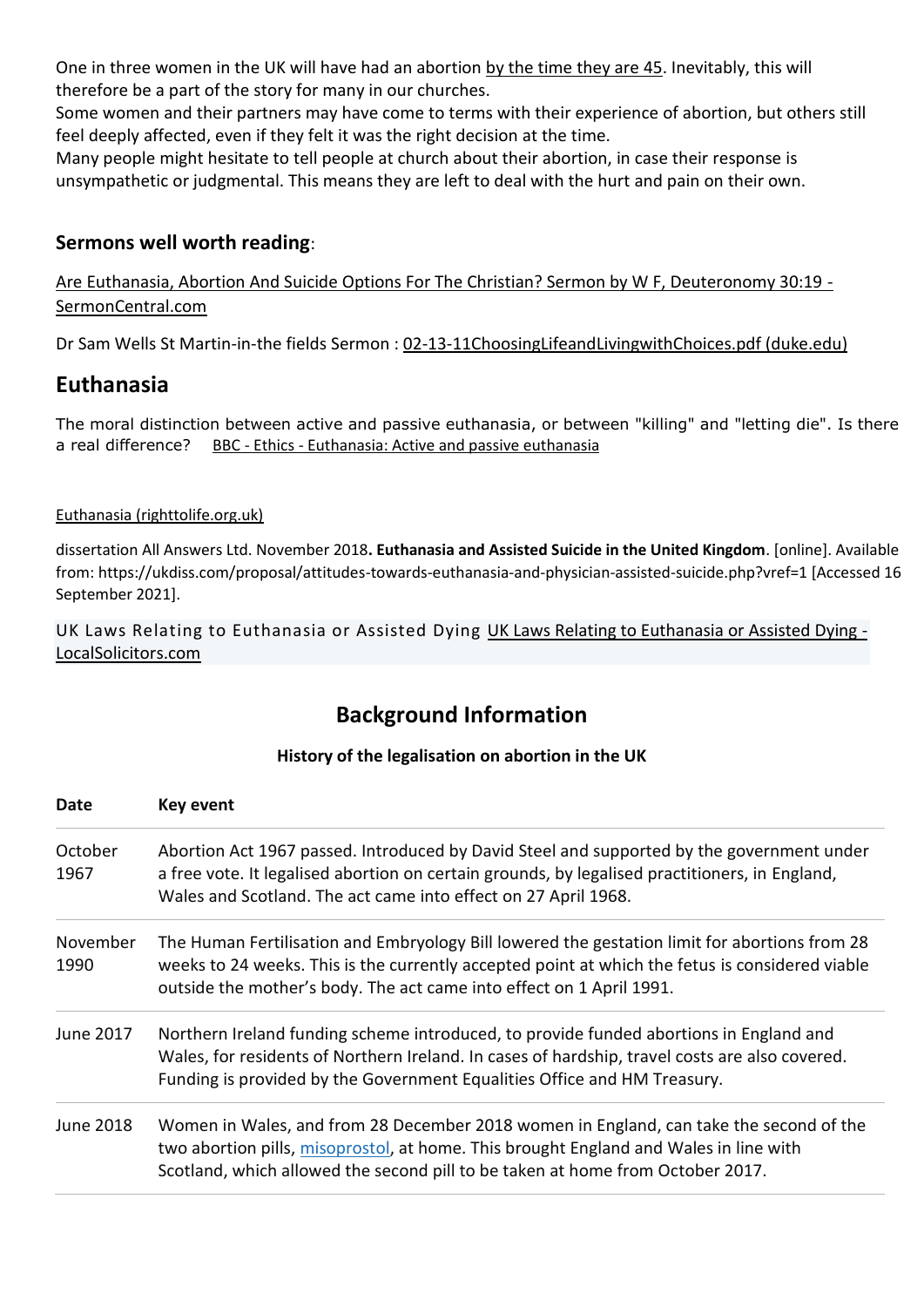| Date             | Key event                                                                                                                                                                                                                                                                                                                                                                                                                        |
|------------------|----------------------------------------------------------------------------------------------------------------------------------------------------------------------------------------------------------------------------------------------------------------------------------------------------------------------------------------------------------------------------------------------------------------------------------|
| December<br>2018 | Abortion legalised on certain grounds, in the Irish Republic, up to 12 weeks gestation and later<br>if the woman's life or health is at risk. The law came into effect on 20 December 2018.                                                                                                                                                                                                                                      |
| October<br>2019  | Abortion in Northern Ireland decriminalised after a free vote by Westminster MPs in July<br>2019. The suspended Northern Ireland Executive did not return by 21 October 2019, meaning<br>the amendment introduced by Stella Creasy was passed into law through The Northern<br>Ireland (Executive Formation etc) Act 2019 on 22 October 2019.                                                                                    |
| March<br>2020    | Women in England and Wales can take both abortion medications, mifepristone and<br>misoprostol at home, without the need to first attend a hospital or clinic. This has been<br>temporarily approved by the Secretary of State for Health and Social Care to limit the<br>transmission of coronavirus (COVID-19) from 30 March 2020 and by the Welsh Government's<br>Minister for Health and Social Services from 31 March 2020. |
| March<br>2020    | The Abortion (Northern Ireland) Regulations 2020 came into force on 31 March 2020. The<br>regulations introduce a new legal framework for abortion services in Northern Ireland.                                                                                                                                                                                                                                                 |

#### **Grounds for abortion**

#### **Ground Definition**

- A That the continuance of the pregnancy would involve risk to the life of the pregnant woman greater than if the pregnancy were terminated.
- B That the termination is necessary to prevent grave permanent injury to the physical or mental health of the pregnant woman.
- C That the pregnancy has NOT exceeded its 24th week and that the continuance of the pregnancy would involve risk, greater than if the pregnancy were terminated, of injury to the physical or mental health of the pregnant woman.
- D That the pregnancy has NOT exceeded its 24th week and that the continuance of the pregnancy would involve risk, greater than if the pregnancy were terminated, of injury to the physical or mental health of any existing child(ren) of the family of the pregnant woman.
- E That there is substantial risk that if the child were born it would suffer from such physical or mental abnormalities as to be seriously handicapped.
- F To save the life of the pregnant woman.
- G To prevent grave permanent injury to the physical or mental health of the pregnant woman.

# **The situation in 2020**

The proportion of abortions performed under different grounds has remained similar to previous years.

In 2020, 98.1% of abortions (205,930) were performed under ground C .